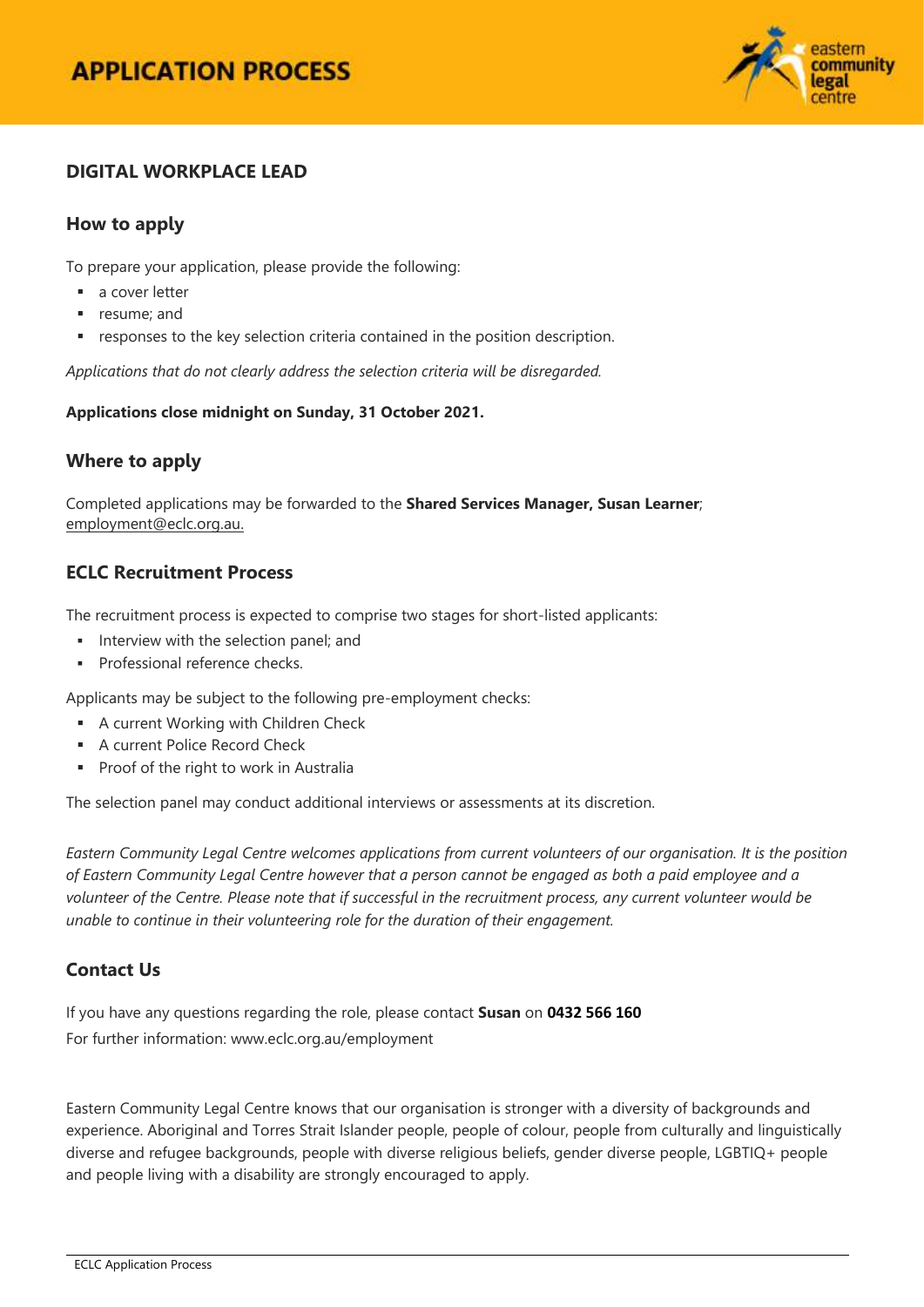# **POSITION DESCRIPTION**



| <b>Position Title</b>                                                                        | <b>Digital Workplace Lead</b>                       |  |  |
|----------------------------------------------------------------------------------------------|-----------------------------------------------------|--|--|
| Directorate, Team                                                                            | People and Shared Services                          |  |  |
| Location                                                                                     | Box Hill / Boronia                                  |  |  |
| Position reports to                                                                          | <b>Shared Services Manager</b>                      |  |  |
| Direct reports                                                                               | Nil                                                 |  |  |
| Classification<br>4 or 5 (depending on experience)                                           |                                                     |  |  |
| <b>Enterprise Agreement</b><br>Eastern Community Legal Centre Enterprise Agreement 2013-2016 |                                                     |  |  |
| Employment type                                                                              | Permanent, Part Time (0.6 FTE), 22.5 hours per week |  |  |

### **About Eastern Community Legal Centre**

OUR VISION: Human Rights | Fairness | Justice

OUR MISSION: Eastern Community Legal Centre (ECLC) is a multidisciplinary legal service that works to prevent problems, progress fair outcomes and support the wellbeing and resilience of communities and community members in Melbourne's East.

Making the most of its abilities and the resources available, ECLC provides:

- **·** information, advice and assistance across a range of legal and related issues
- **a** advocacy to resolve problems at the earliest opportunity
- **Fig. 2** referrals to community agency partners
- **EXEDENT Integrated legal services, including through Health Justice Partnerships**
- community development and education programs with a focus on rights, responsibilities and options
- primary prevention activities, using broad partnership approaches
- strategic advocacy to change unfair laws and improve systems and practices

#### OUR VALUES:

| <b>Respect</b><br>Appreciating diversity and<br>treating all people with<br>dignity                                                         | <b>Compassion</b><br>Understanding the<br>underlying causes of<br>disadvantage & offering<br>support without judgment                                                       | <b>Advocacy</b><br>Providing a voice for those<br>who cannot advocate for<br>themselves and joining<br>voices with those addressing<br>injustice |  |  |
|---------------------------------------------------------------------------------------------------------------------------------------------|-----------------------------------------------------------------------------------------------------------------------------------------------------------------------------|--------------------------------------------------------------------------------------------------------------------------------------------------|--|--|
|                                                                                                                                             |                                                                                                                                                                             |                                                                                                                                                  |  |  |
| <b>Safety</b><br>Assuring confidentiality for<br>clients and being responsive<br>to their own assessment of<br>safety and wellbeing         | <b>Justice &amp; human rights</b><br>Showing courage in<br>encounters with injustice,<br>promoting equitable access<br>to legal help, and working to<br>empower communities | <b>Strong governance &amp;</b><br>assurance<br>Practicing proactive and<br>transparent leadership and<br>striving for continuous<br>improvement  |  |  |
|                                                                                                                                             |                                                                                                                                                                             |                                                                                                                                                  |  |  |
| <b>Resourcefulness &amp;</b><br>practicality<br>Finding solutions through<br>working collaboratively and<br>generously sharing<br>expertise | <b>Innovation &amp;</b><br>entrepreneurship<br>Encouraging new ideas,<br>taking calculated risks to<br>increase impact, and leading<br>by example                           | <b>Quality &amp; evaluation</b><br><b>Building evidence-based</b><br>practice through a robust<br>monitoring and evaluation<br>culture           |  |  |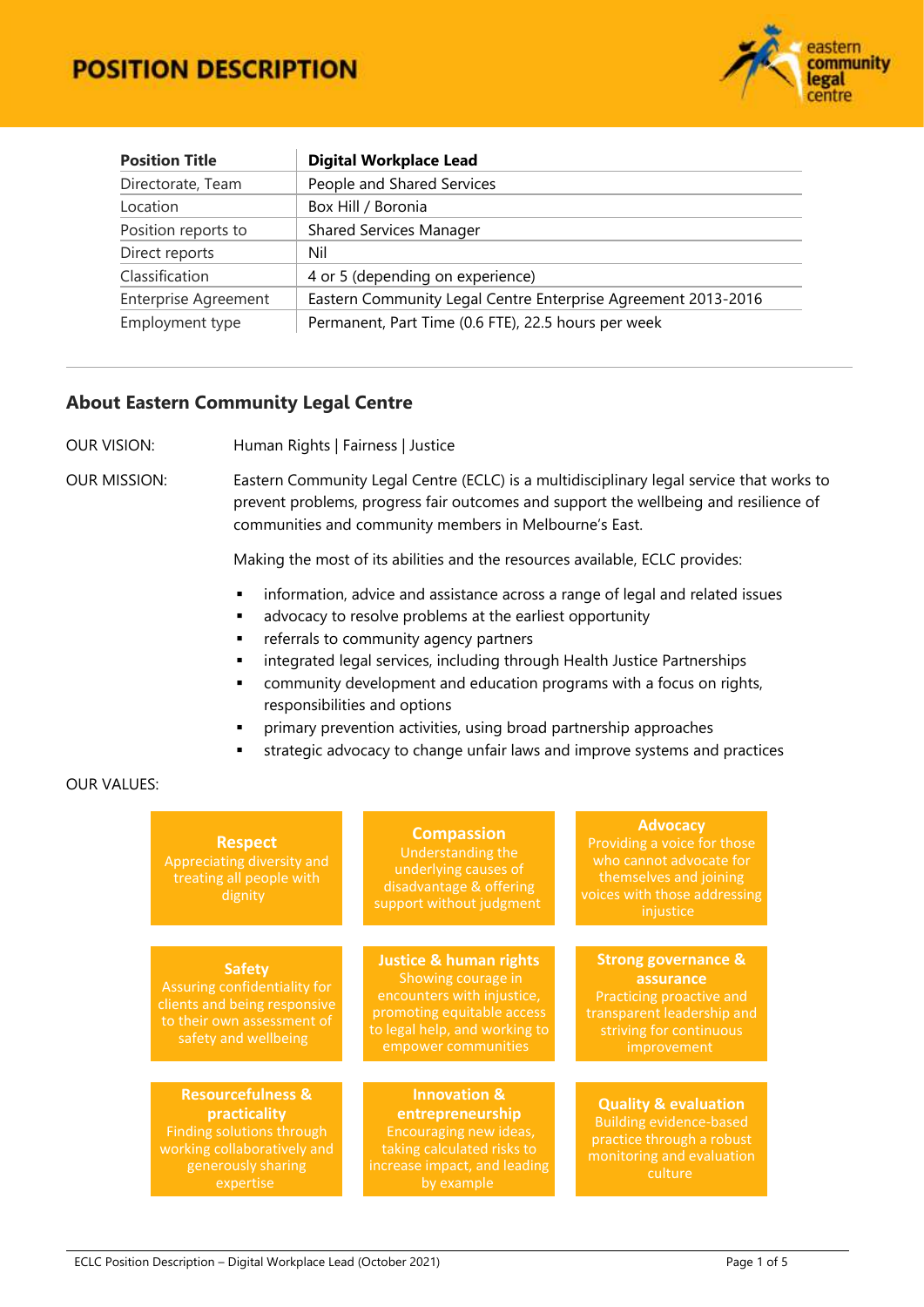### **Position Summary**

As a key member of the People and Shared Services team, the *Digital Workplace Lead* will support the delivery of ECLC's digital workplace strategy centred on employee experience, engagement and adoption.

As a digital champion of workplace productivity and collaboration tools, the role supports end-users in the training, adoption and use of key organisation digital workplace platforms, in addition to holding responsibility for their oversight and maintenance. A major focus will be on overall change management, process improvement and communications, and raising adoption and proficiencies of current and future workplace technologies.

In supporting the end-users and digital workplace platforms, the role will also provide basic frontline ICT support and acting as an agent between staff and external IT Support for escalated support and assistance.

The *Digital Workplace Lead* will work closely with the Digital Workplace Lead (Intranet and Collaboration), and the Shared Services Manager, working collaboratively as a key stakeholder in the implementation of key ICT projects..

### **Key Accountabilities**

### **Digital Workplace**

- 1. Maintain digital workplace and collaboration assets and promote best practice and adoption throughout the organisation, demonstrating organisational value
- 2. Administration and support of key digital workplace solutions, including Microsoft 365 applications and Office Suite, Zoom, unified communications (Genesys Cloud) and audio visual technologies, helping teams navigate the digital workplace, and what tools to use when
- 3. Working in collaboration with internal staff and external IT support, act as a facilitator between IT and the organisation in order to work towards a more seamless experience of workplace technology
- 4. Work closely with key stakeholders to understand their needs and involve them in planning and problem solving and to identify, develop and implement improvements
- 5. Develop and maintain effective working relationships with external IT support and software service providers in relation to the technology and support requirements
- 6. Review, develop, document and maintain approved standards, best practices or system usage procedures
- 7. Develop resources and provide training for end-users
- 8. Maintain a dashboard of data and analytics related to digital workplace activity and feedback to the organisation with a mindset of targeted opportunities for continuous improvement
- 9. Maintain an active awareness and understanding of digital workplace trends in optimising the employee experience, both in-office and virtually, being aware of the potential impact of any new technologies and recommending overall strategy and alignment with organisational objectives
- 10. Be an agent for change, and actively participate in change management strategies and plans to maximise employee change readiness and adoption
- 11. Actively participate as a project team stakeholder in the planning, management and implementation of relevant initiatives

#### **Organisational Participation**

- 12. Actively participate in meetings with manager
- 13. At all times comply with ECLC policies and procedures, as varied from time to time
- 14. Undertake professional development in consultation with manager
- 15. Participate in organisational activities such as staff meetings, planning meetings and team development initiatives
- 16. Understand and demonstrate ECLC values
- 17. Undertake other duties or responsibilities, as directed, within the scope of this role and consistent with skills, qualifications and experience as may be required from time to time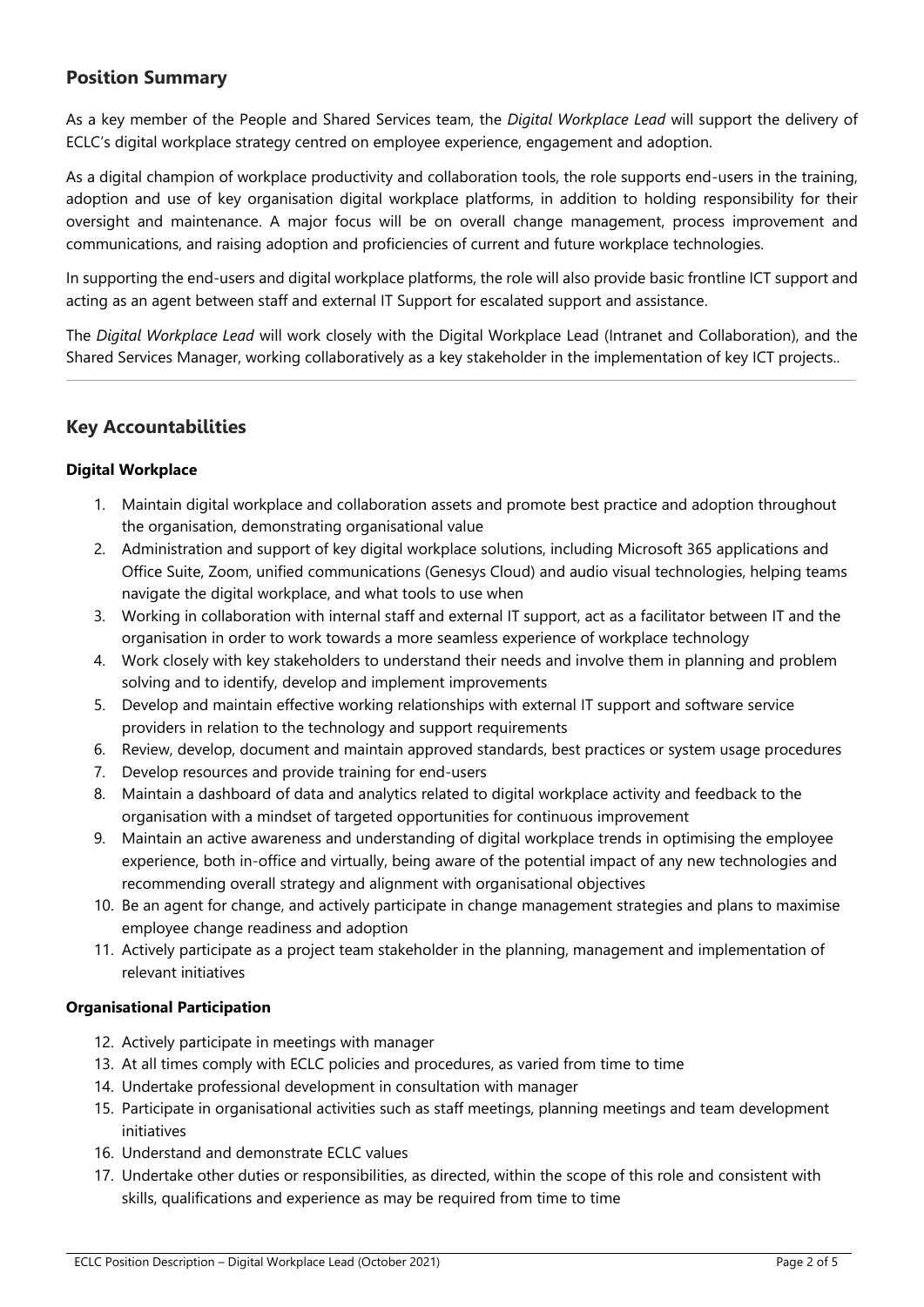### **Decision Making**

- 18. Decision-making authority over day to day workflow as outlined in the key accountabilities
- 19. Strategic or team decision making made in consultation with the Shared Services Manager

# **Key Capabilities**

The Key Capabilities apply to all ECLC employees and describe the capabilities that are needed to meet our strategic goals.

| <b>Capability</b>                                 | <b>Description</b>                                                                                                                                                                               |  |  |
|---------------------------------------------------|--------------------------------------------------------------------------------------------------------------------------------------------------------------------------------------------------|--|--|
| <b>Communicating</b><br>with Others               | Adopts a professional communication style that demonstrates audience understanding,<br>using clear verbal, written and interpersonal skills in both positive and negative<br>situations          |  |  |
|                                                   | • Negotiates confidently from an informed and credible position                                                                                                                                  |  |  |
|                                                   | Actively listens to, considers and acknowledges differing ideas and perspectives and<br>contributes to group discussions                                                                         |  |  |
| <b>Working with Others</b>                        | " Creates and maintains positive, professional and respectful working relationships and is<br>transparent in all interactions, treating people fairly and equitably                              |  |  |
|                                                   | • Shares information and works co-operatively to solve challenges and build supportive,<br>collaborative and responsive relationships                                                            |  |  |
|                                                   | Recognises and reflects upon the impact of own actions/behaviours on others and uses<br>٠<br>a range of individual or organisational options to resolve interpersonal or behavioural<br>issues   |  |  |
|                                                   | • Focusses on group results & celebrates teams' successes                                                                                                                                        |  |  |
| <b>Taking Action</b>                              | • Seeks out information from various sources and obtains relevant facts before making<br>decisions or proposing solutions                                                                        |  |  |
|                                                   | Demonstrates the ability to reach firm and clearly defined decisions, including<br>٠<br>consideration of broader context and risk, that are timely and objective                                 |  |  |
|                                                   | " Takes responsibility for own decision making within scope of authority and delegates,<br>consults and informs appropriately                                                                    |  |  |
|                                                   | • Using a range of techniques, develops workable solutions to problems and challenges<br>in collaboration with others                                                                            |  |  |
|                                                   | • Contributes to and participates in process improvement and new approaches/ideas                                                                                                                |  |  |
| <b>Coping with Pace,</b><br><b>Challenges and</b> | • Explores the reasons for change and is open to new and different ideas, approaches and<br>processes and supports others in understanding change                                                |  |  |
| <b>Change</b>                                     | • Shows resilience and optimism, and remains calm despite barriers or difficult<br>circumstances                                                                                                 |  |  |
|                                                   | • Responds appropriately to constructive criticism and conflict situations, learning from<br>experiences and identifying areas of self-development                                               |  |  |
|                                                   | • Focuses on achieving objectives even under pressure and adopts appropriate strategies<br>to balance work and life, maintain a reasonable workload and model this for others                    |  |  |
| Leadership                                        | • Motivates and empowers others, providing clear direction, development and coaching,<br>and modelling behavioural standards                                                                     |  |  |
|                                                   | Supports an organisational culture that reflects ECLC values and vision<br>ш                                                                                                                     |  |  |
|                                                   | • Values and encourages respect for diverse professional, cultural and personal<br>experience, fostering multidisciplinary learning and practice, internally and with<br>organisational partners |  |  |
|                                                   | Builds and sustains high trust relationships, fostering openness in discussions and<br>ш<br>demonstrates good emotional intelligence and self-awareness                                          |  |  |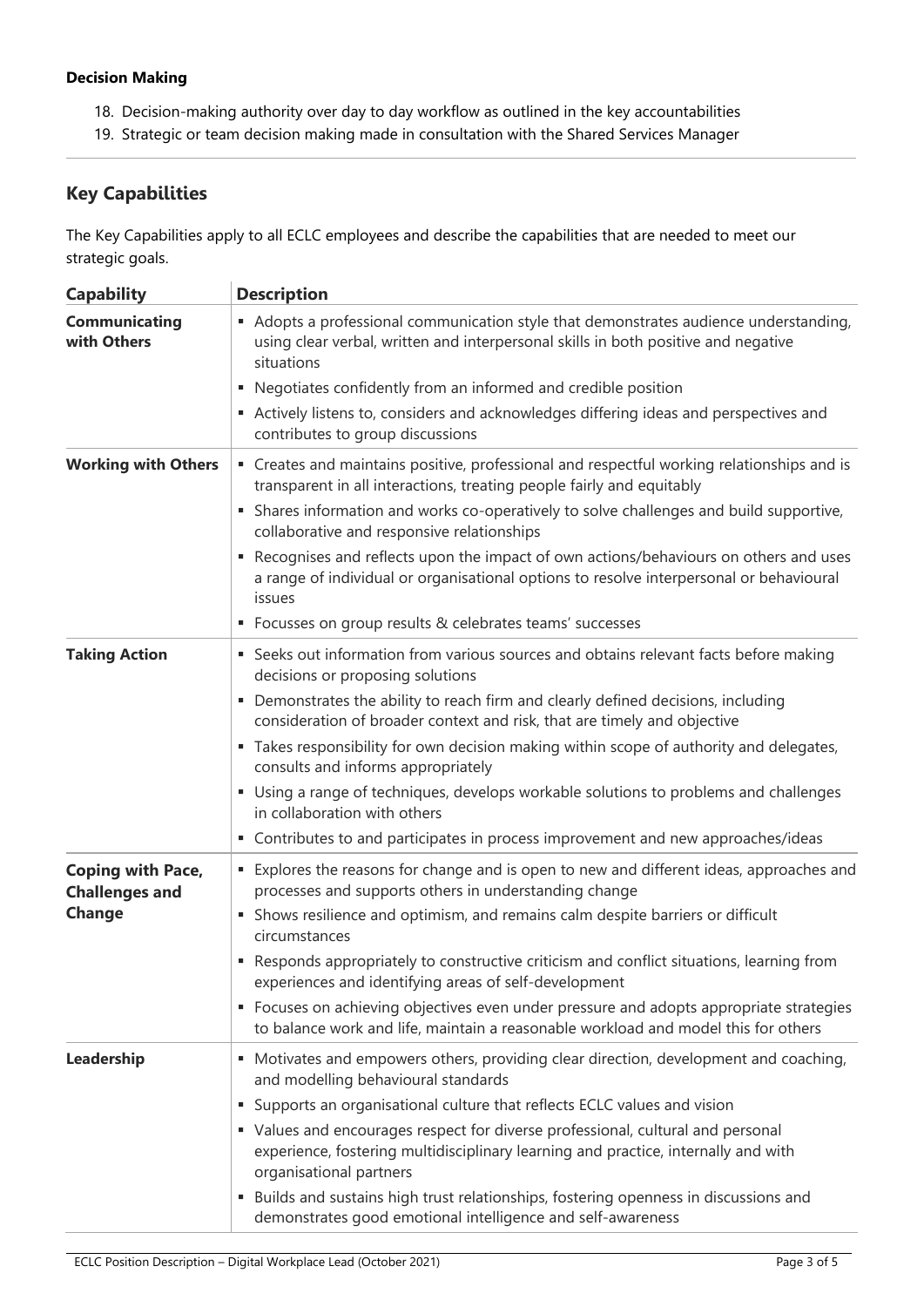# **Key Relationships**

| Contact / Organisation                                  | <b>Helpose of Kelationship</b>                                                                                                           |  |  |
|---------------------------------------------------------|------------------------------------------------------------------------------------------------------------------------------------------|--|--|
| <b>Internal</b>                                         |                                                                                                                                          |  |  |
| Director - People and Shared                            | Regular interaction in relation to key projects, trends and recommendations                                                              |  |  |
| <b>Services</b>                                         | To ensure alignment with directorate and organisational strategic objectives                                                             |  |  |
| <b>Shared Services Manager</b>                          | Direct line manager                                                                                                                      |  |  |
|                                                         | Regular interaction in relation to the development and completion of key activities                                                      |  |  |
|                                                         | Regular feedback to support ongoing performance and development                                                                          |  |  |
|                                                         | To ensure alignment with directorate and organisational strategic objectives                                                             |  |  |
| People and Shared Services<br>Team                      | To work collaboratively on projects and in delivering effective People and Shared<br>Services support to the organisation                |  |  |
|                                                         | Participate in meetings to share information, provide input on issues and in<br>planning/processes                                       |  |  |
| Other Directorates, Program<br>Managers/Supervisors and | Regular interaction in coordinating and supporting employees with organisation<br>digital workplace platforms and tools                  |  |  |
| Staff                                                   | Providing recommendations for best practice use and implementation of systems to<br>further enhance workplace efficiencies and practices |  |  |
| <b>External</b>                                         |                                                                                                                                          |  |  |
| Service Providers / Vendors                             | To establish and maintain strong relationships and ensure quality service delivery                                                       |  |  |
|                                                         | Provide organisational requirements as required                                                                                          |  |  |

# **Contact / Organisation Purpose of Relationship**

## **Key Selection Criteria**

### **Qualifications and Specialist expertise**

- 1. Tertiary qualification (degree or post graduate) in a relevant discipline
- 2. Minimum 3 years' experience in similar role, preferably within the not-for-profit and/or community sector

### **Knowledge and skills**

- 3. Understanding of the capabilities and role of the digital workplace in supporting organisation objectives
- 4. Demonstrated experience in administrating Microsoft 365 and a variety of digital workplace platforms
- 5. Demonstrated experience in providing professional, timely and effective ICT support
- 6. Highly effective interpersonal skills with demonstrated experience in building and maintaining co-operative and productive working relationships with diverse stakeholders at all levels
- 7. Excellent judgement in relation to problem-solving with a focus on developing solutions and the ability to innovate and adapt to change, with a continuous improvement mindset
- 8. Experience training and supporting people in the use of technology, influencing behaviour, and leading change
- 9. Attention to detail and ability to effectively prioritise and organise work to achieve outcomes within a project environment

### **Personal qualities**

- 10. Ability to work with people of varying technical skills
- 11. A love of working with technology and improving user experiences